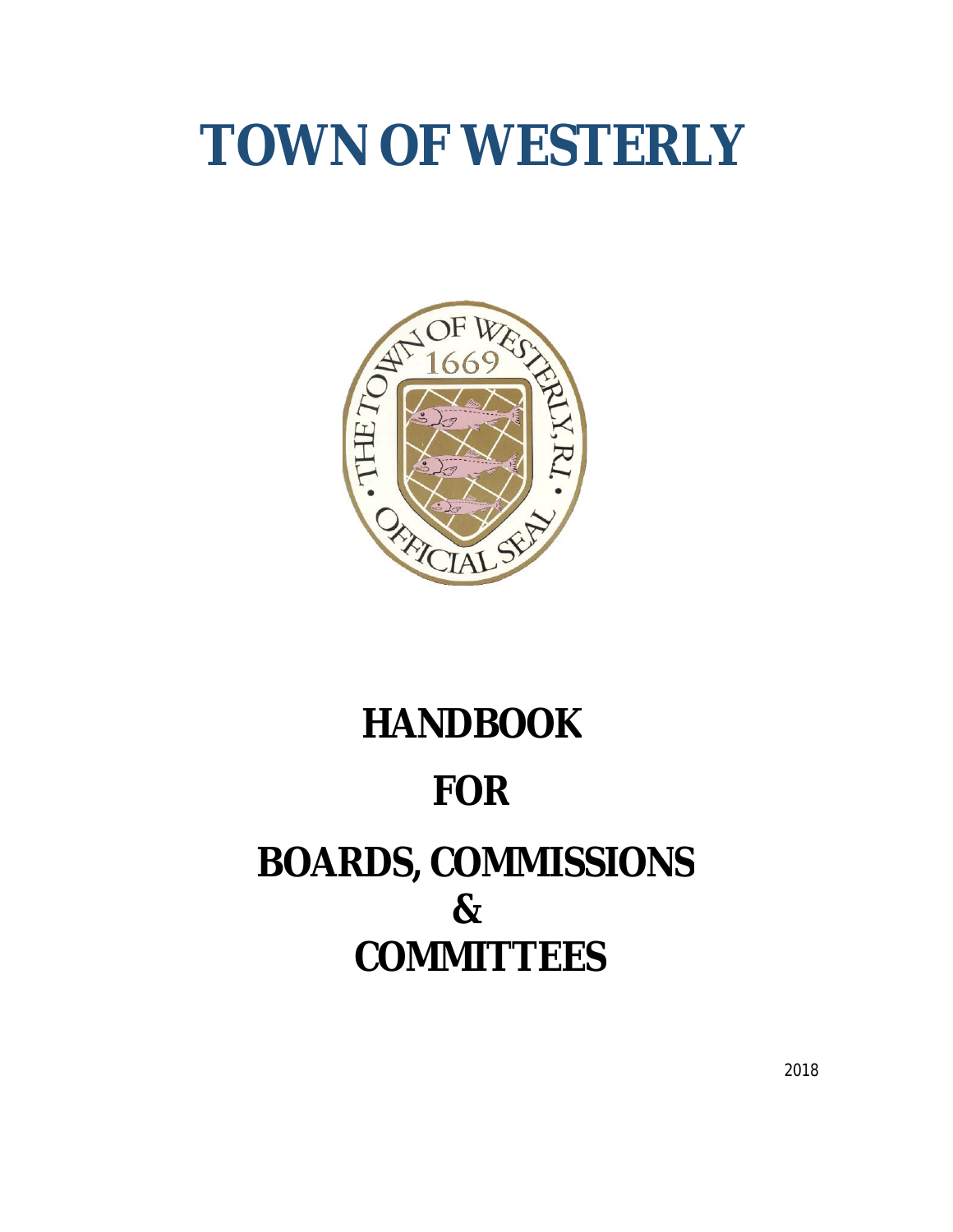### TABLE OF CONTENTS

|                                                                                                                                               | PAGE |
|-----------------------------------------------------------------------------------------------------------------------------------------------|------|
| Introduction                                                                                                                                  | 1    |
| <b>Member Responsibilities</b>                                                                                                                | 2    |
| <b>Officer Responsibilities</b><br>Chairperson<br>O<br>Vice Chairperson<br>O<br>Secretary<br>$\circ$                                          | 4    |
| <b>Meeting Conduct</b><br><b>Bylaws</b><br>O<br>Rules of Procedure (Robert's Rules)<br>Making a Motion, Seconds, Discussion, Voting<br>O<br>O |      |
| Freedom of Information Act (FOI Rules)                                                                                                        | 9    |
| Code of Ethics                                                                                                                                | 12   |
| Dealing with Press                                                                                                                            | 13   |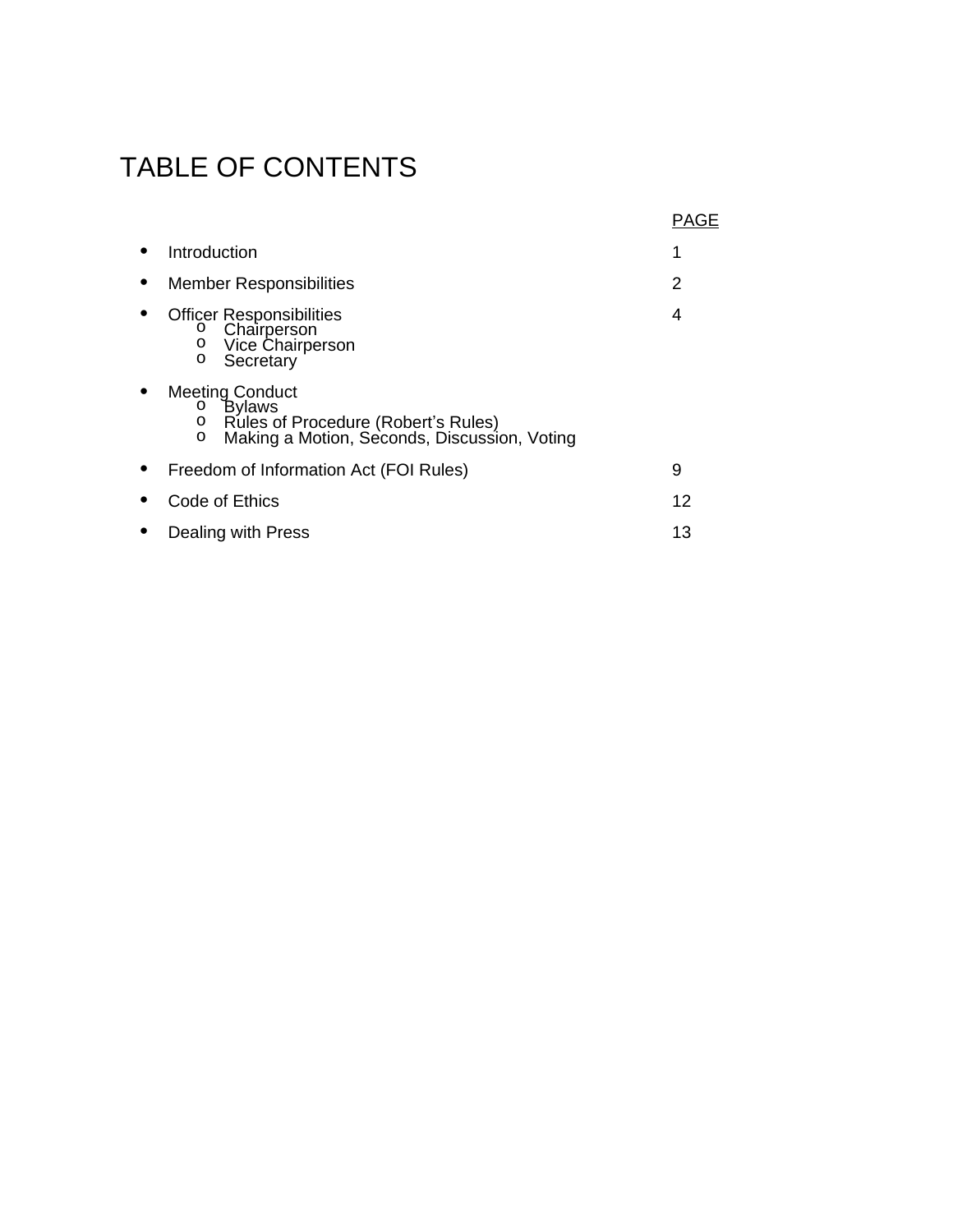### INTRODUCTION

Congratulations on your appointment to a Town of Westerly Board, Commission or Committee. You have made a positive step in being an active participant in the Town.

Whether you now sit on a board that meets regularly or "as-needed," your participation and viewpoints will have both an immediate and long-term effect on the Town and its residents. While you hear proposals, present ideas, and vote on outcomes, remain conscious of how you see the future of Westerly and whether your decisions assist in reaching those goals.

This handbook has been developed to provide guidance to newly appointed officials. Please use this handbook as a reference and as a guide to your dealings with other board/commission/committee members, constituents, the media, and others.

Again, the Town is grateful for your service and hope that you find your time on your board/commission/committee very fulfilling and that you feel you have made a difference in the lives of your friends, family, and neighbors.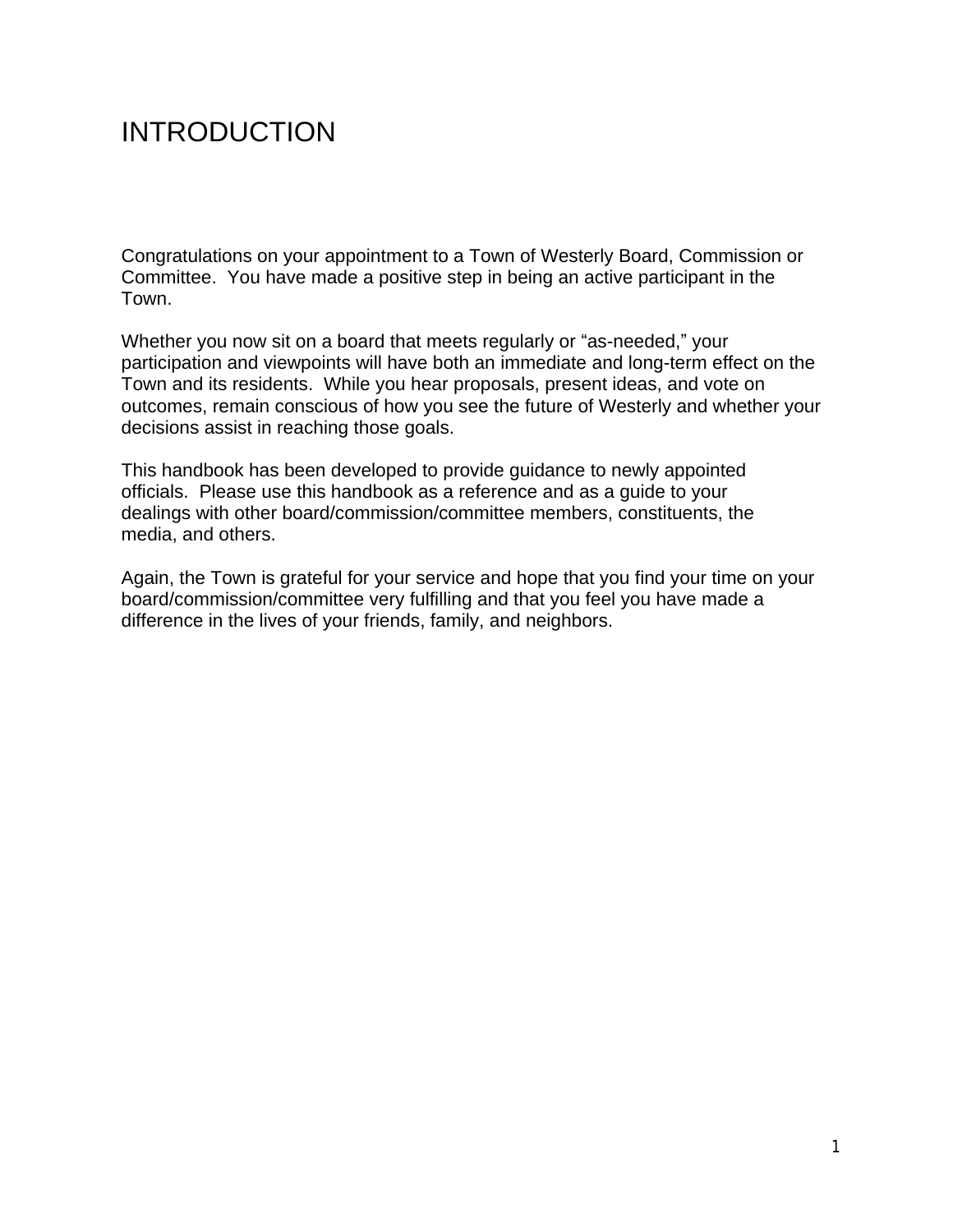### MEMBER RESPONSIBILITIES

Being on a board/commission/committee comes with a responsibility to the Town as well as to board/commission/committee members.

#### **ATTENDANCE**

All boards, commissions and committees are beholden to a "quorum." Without a quorum, the board/commission/committee cannot hold an official meeting, as there would not be enough voting members to constitute a majority. Without a quorum present, the board/commission/committee can do only a limited number of things, such as set the time and place for another meeting. Any substantive action taken in the absence of a quorum is invalid. It is vital to be an active member of your board/commission/committee.

Board/commission/committee members, whether they are regular or alternate members, should notify the board/commission/committee chairman whenever they are unable to attend.

#### REGULAR VERSUS ALTERNATE MEMBER

If you have been appointed to a board/commission/committee as a regular member, it means that you immediately are a voting member of the group. You will be called upon to be at all regular and special meetings.

If you have been appointed to a board/commission/committee as an alternate member, it means that you are a "stand-by" member of the group. If, for whatever reason, a regular member is not able to perform their duties, you may be called upon to vote. Alternate members should attend all regular meetings to stay informed of board/commission/committee decisions and how the group has reached their decisions.

#### ATTENDANCE & RESIGNATIONS

If you are unable to meet the requirements of the board/commission/committee, you should speak with the chairman about your role and, if agreed upon, you should submit the original letter of resignation to the Town Clerk, with a copy to the board/commission/committee chair. The Town Clerk will place the letter of resignation on the next regular council meeting agenda for acceptance, after which the recruiting of a replacement can begin.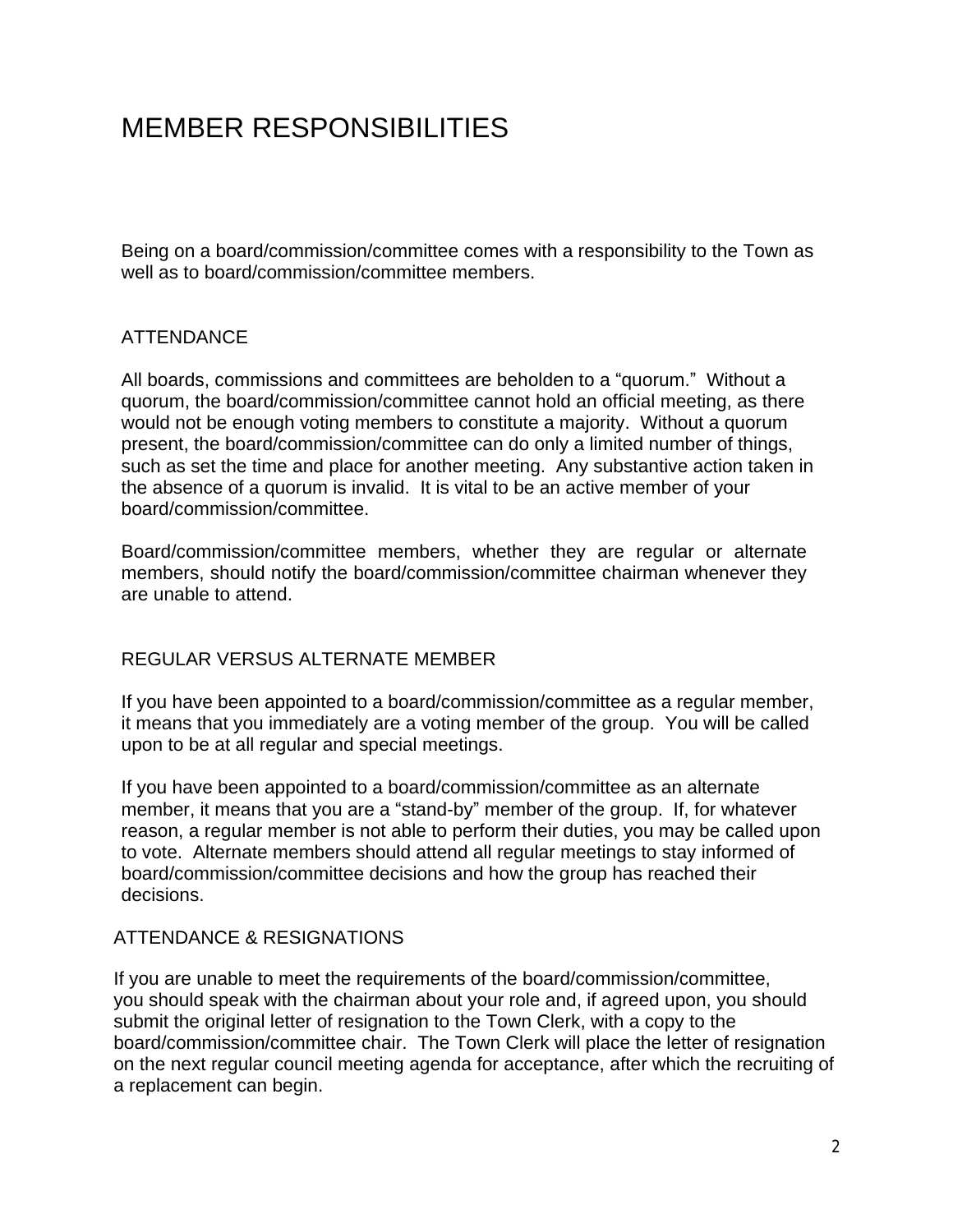#### APPOINTMENT/RE-APPOINTMENT

Vacancies on boards/commissions/committees are posted on the Town's website, are announced at council meetings and are listed on council agendas, which are published in the local newspaper and on the Town's website.

#### Application

Persons interested in serving on a board, commission or committee should complete a standard application, which is available on the Town's website. Applications will be kept on file for consideration through the term of the current council and will be posted on the Town's website pending appointment. Persons wishing to be re-appointed to a board, commission or committee must also submit an application to the council. First consideration may be given to

alternate members for elevation to full membership on boards, commissions and committees when a vacancy occurs, provided the alternate members submit a letter of interest to the council in being elevated to said vacant position.

#### Interview

The council appointment liaisons will review applications and conduct an interview with each applicant before bringing forth a recommendation to the full council.

#### Appointment/Orientation

Newly appointed board/commission/committee members will be notified of their appointment by the Town Clerk's Office and to appear at said office to be administered the oath of office. New board/commission/committee members should schedule an orientation with the appropriate Town department head.

#### **Residency**

Persons serving on boards/commissions/committees must be residents and qualified to vote in the Town of Westerly, unless otherwise specified by ordinance.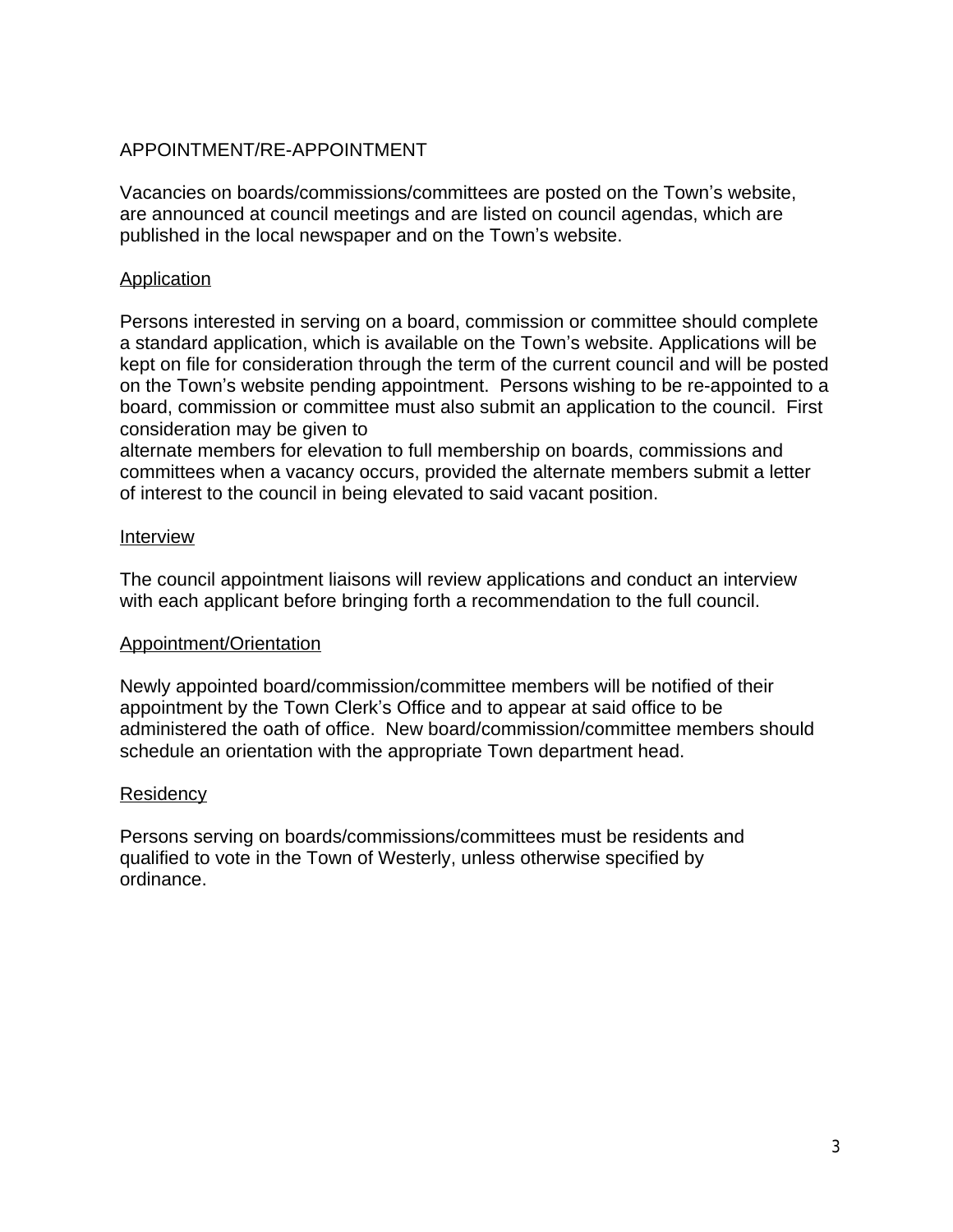### OFFICER RESPONSIBILITIES

Being an officer on a board/commission/committee comes with a greater responsibility than regular members. You are looked to for guidance and leadership. In many cases, your opinion or concerns may carry more weight than others – whether that be real or perceived.

#### **CHAIRPERSON**

It is the chair's responsibility to be the "director" of the board/commission/ committee. With that comes: making sure there is quorum prior to the meeting, opening the meeting at the appropriate time, looking for motions and discussion on agenda items, directing debate/discussion on topics, and closing the meeting.

With regards to the topics to be discussed at any regular or special board/commission/committee meeting, it is up to the chair to set the agenda. An agenda may include:

- Call to order
- Approval of minutes of last meeting
- Citizens comments
- Old business
- New business
- Adjournment

Some boards/commissions/committees may need other items permanently on their agendas, such as reports or fiscal matters. These items will depend on the mission of the board/commission/committee. Items under "new business" or any new items that will be discussed must be listed on the agenda prior to the meeting to give citizens an understanding of what the meeting will entail and whether their presence is necessary. Please refer to your board/commission/committee by-laws for guidance on setting an agenda.

IMPORTANT – According to Freedom of Information Act (FOIA), agendas for all regularly-scheduled meetings must be posted within 48 hours of the meeting, excluding weekends and holidays, in the Town Clerks office, on the Secretary of State's website and in 2 public places, such as the Town Hall and the Police Station.

\*As of January 1, 2018, the Open Meetings Act excludes weekends and state holidays from the calculation of the 48 hours notice requirement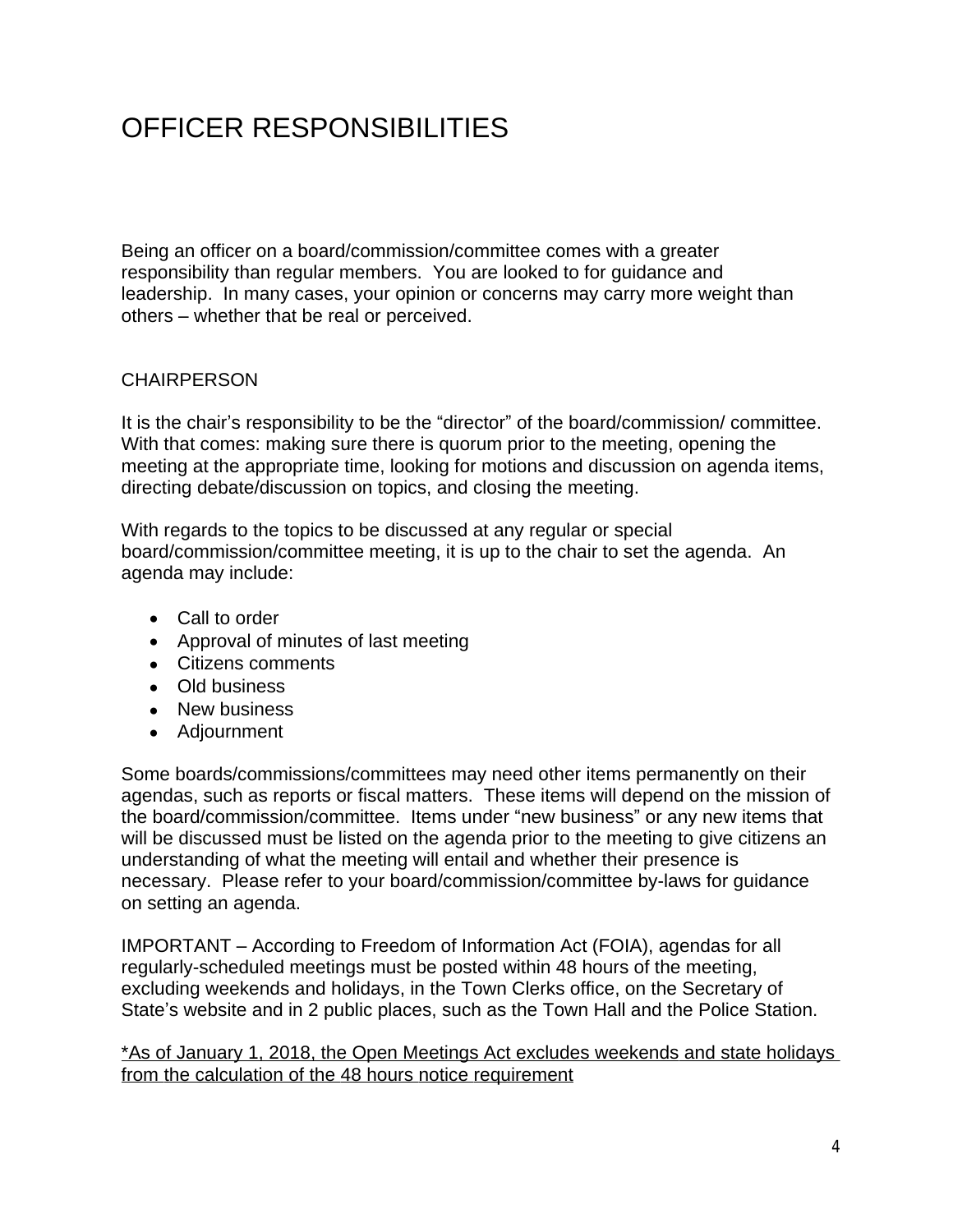The board/commission/committee should select someone from among its members to record the proceedings, or the chair should make sure that someone is responsible for doing so, taking special care to record who made motions, who seconded the motions, and how board members voted on agenda items. This is important, since pursuant to RIGL 42-46-7, all votes must be available to the public at the office of the public body within 2 weeks of the date of the vote. Minutes shall be available at the office of the public body within 35 days of the meeting or at the next regularly scheduled meeting, whichever is earlier.

The board/commission/committee should also select someone from among its members to be the filer for the purpose of posting agendas and minutes on the Secretary of State's website. The filer can be the member who has been selected to record the proceedings. Once selected, the filer should contact the Town Clerk's Office for instructions on receiving access to and posting to the Secretary of State's website.

#### VICE CHAIRPERSON

The vice chair's sole responsibility, outside of being a regular voting member of the board/commission/committee, is to conduct the meeting in the absence of the chair. In this circumstance, upon assuming the role of chair, the vice chair should be well-versed in how to conduct a meeting, making sure the agenda has been developed and posted in the proper time frame, making sure there is a secretary for the meeting to take minutes, and that those minutes are properly posted with the Town Clerk in the proper amount of time.

#### **SECRETARY**

The secretary (or clerk) of the board/commission/committee has the responsibility of recording all motions, seconds, votes, and any discussions of each meeting. However, prior to the meeting, the secretary should have the agenda established, with the guidance of the chair, and posted at least 48 hours, excluding weekends and state holidays, prior to the meeting in the Town Clerk's Office, on the Secretary of State's website and in two public places as noted above. After the meeting, the secretary must make available to the public all votes of the members of the board/commission/committee pursuant to RIGL 42-

46-7. After approval of the minutes by the board/commission/committee, the secretary (filer) must post said minutes to the Secretary of State's website.

\*As of January 1, 2018, the Open Meeting Act requires that minutes of all public bodies be posted to the Secretary of State's website.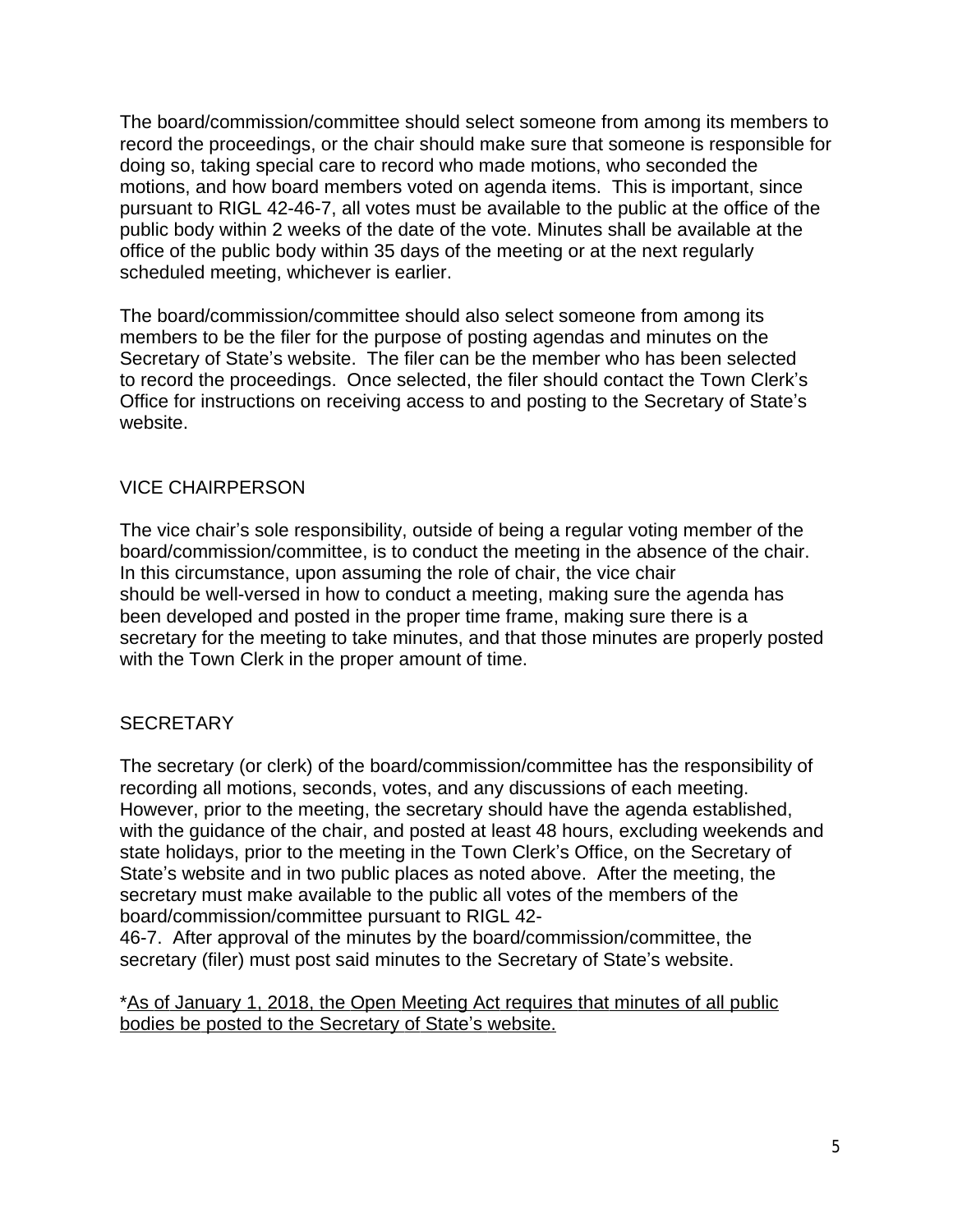### MEETING CONDUCT

Each meeting must abide by and follow certain rules, procedures, and precedents. These come in the form of by-laws that pertain to the specific board, commission or committee, rules of order on how to open, conduct, and close a meeting, along with other useful guidance on meeting conduct (*Robert's Rules of Order)*, and the Westerly Code of Ordinances. Each board/commission/committee member should familiarize themselves with the ordinance specific to the Board/commission/ committee on which they serve.

#### **BY-LAWS**

Typical by-laws will outline the purpose, make-up, and organization of the board/commission/committee, and may include: location, date, and time of meetings, or any other provision that adds to the overall mission of the board.

#### Purpose

Within the by-laws, the most important component is the purpose, or mission, of the board/commission/committee. This will specifically outline the reason why the board/commission/committee has been established and what is its end goal. The purpose should clearly define why the board/commission/committee is in place.

#### RULES OF ORDER

While there are other "rules of order" guidebooks, all meetings in Westerly are governed by *Roberts Rules of Order*. The chair of the board/commission/committee should be aware of these rules, such as, how to make a motion, how to second a motion, allowing discussion, calling for votes, recusals, abstentions, comments from the public, executive sessions, recording minutes, and other basic meeting procedures.

These guides are available online, in local bookstores, and in the Town Hall, if you need a reference or clarification of the rules.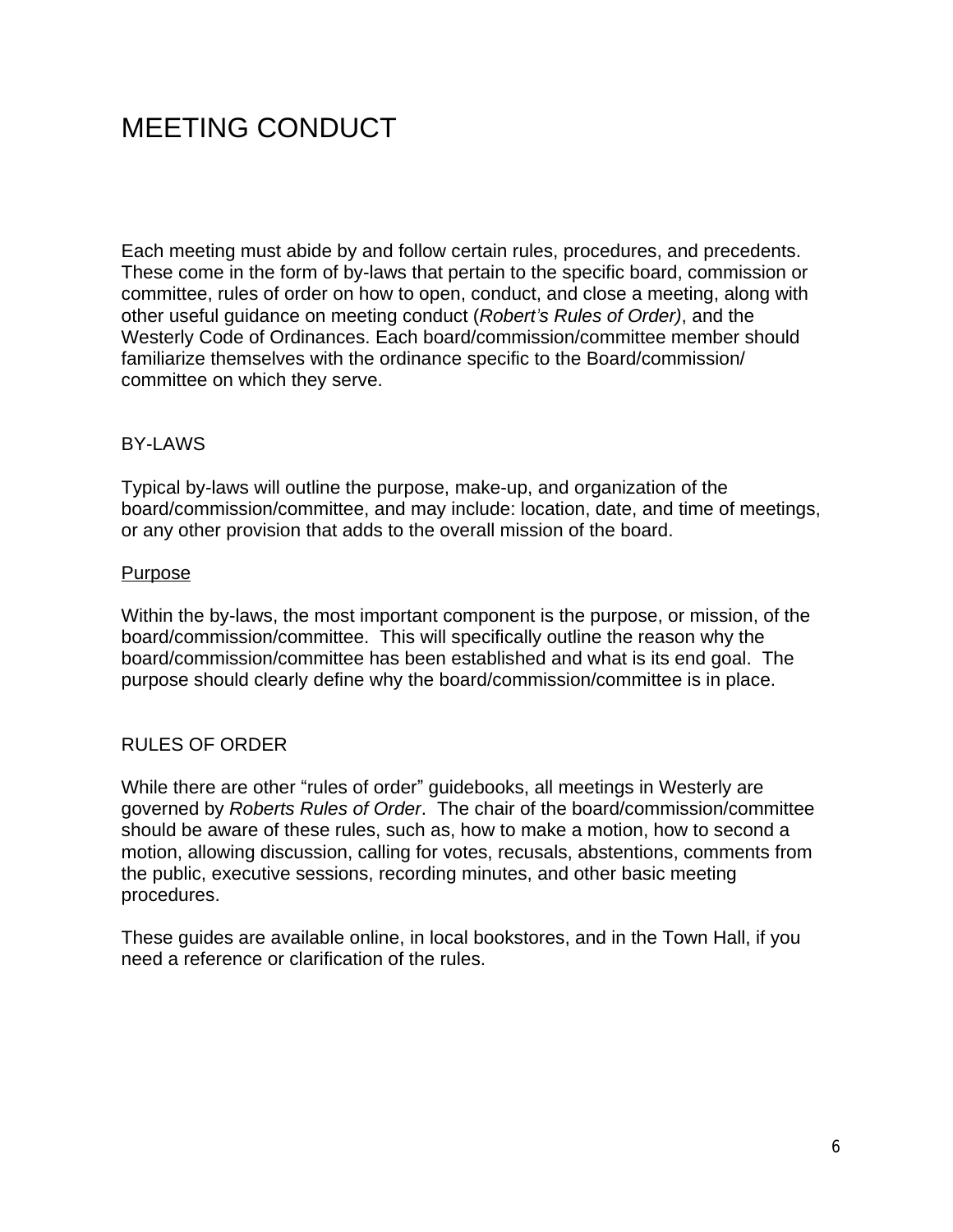#### **ORDINANCES**

Within the Code of Ordinances there are created boards, commissions and committees. The ordinances for same outline the membership, powers and duties and any other requirement pertaining to a board, commission or committee. All members of boards, commissions and committees should familiarize themselves with the ordinance specific to the board/commission/committee on which they serve.

#### MAKING A MOTION – SECOND – DISCUSSION - VOTING

#### **Motions**

Other than the chair, any member of a board, committee or commission can make a motion, so long as they "have the floor," meaning it is their turn to speak to the board or they have an opportunity to speak and there are currently no other questions or motions to the board/commission/committee.

A motion is made as simply as stating, "I move that…" followed by the action that the board/commission/committee member seeks to address. After making a motion, the person making the motion has the first opportunity to speak in debate of the motion. Motions are, and should only be, the executable action desired by the person making the motion. Discussion on a motion is given during the "discussion" period of motions, as motions should not be preceded by a speech, but following a "second to the motion."

#### **Seconds**

Once a motion is made, any board/commission/committee member should "second" the motion (seconding a motion does not necessarily mean that you agree with the motion). To "second" a motion, a board/commission/committee member simply needs to state, "I second the motion," "I second it," or, "Second." If there is no "second," the chair will make sure that all have heard the motion. If there is still no "second," the chair will so state and further state, "the motion is no longer before the board/commission/committee," immediately followed by, "the next item of business is…"

#### Debate/Discussion

After the motion has been seconded, the chair of the board/commission/committee will restate the question/motion and ask if there is any debate/discussion. As stated above, the maker of the motion is the first to discuss, if they have anything to contribute to the discussion. If they do not have anything to debate/discuss, any other board/commission member may contribute to debate/discussion. Members can only speak twice on a motion and debate should be limited to ten minutes per person.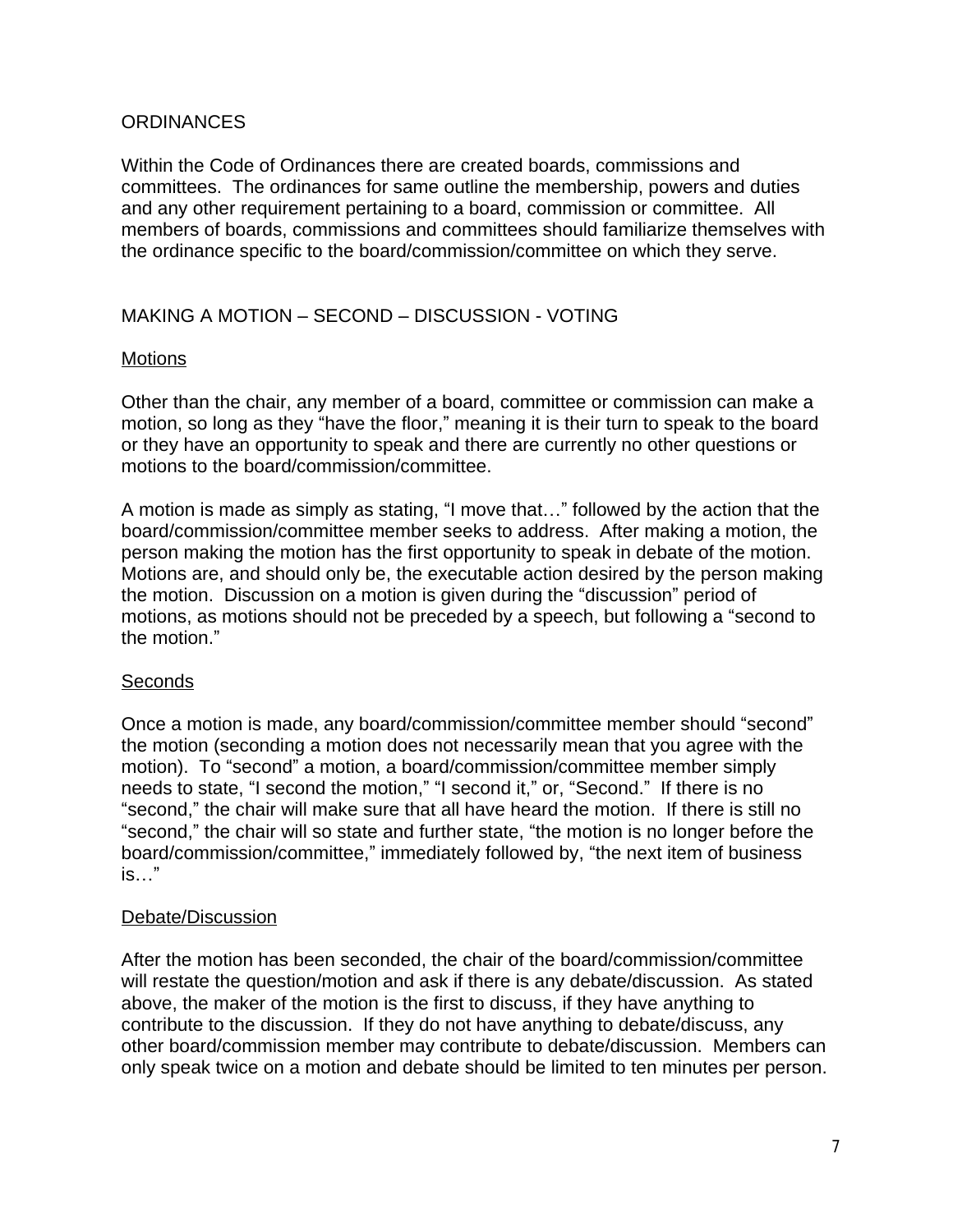#### **Voting**

After debate/discussion has been exhausted, the chair will "put the question/motion to vote." Board/commission/committee members will vote based on the typical voting style of the board/commission/committee, such as "ayes" and "nays". The chair will always call for the affirmative votes first, followed by the negative votes. The negative tally must always be called, regardless of how unanimous the affirmative votes appear.

All voice votes are taken in the fashion: "All those in favor, say 'aye.'" "All those opposed, say 'nay.'"

After the vote has been taken, the chair will announce, "the 'ayes' have it and the motion carries," or "the 'nays' have it and the motion is defeated."

#### ABOVE REFERENCES ARE FROM *ROBERTS RULES OF ORDER, NEWLY REVISED, 11 th EDITION*.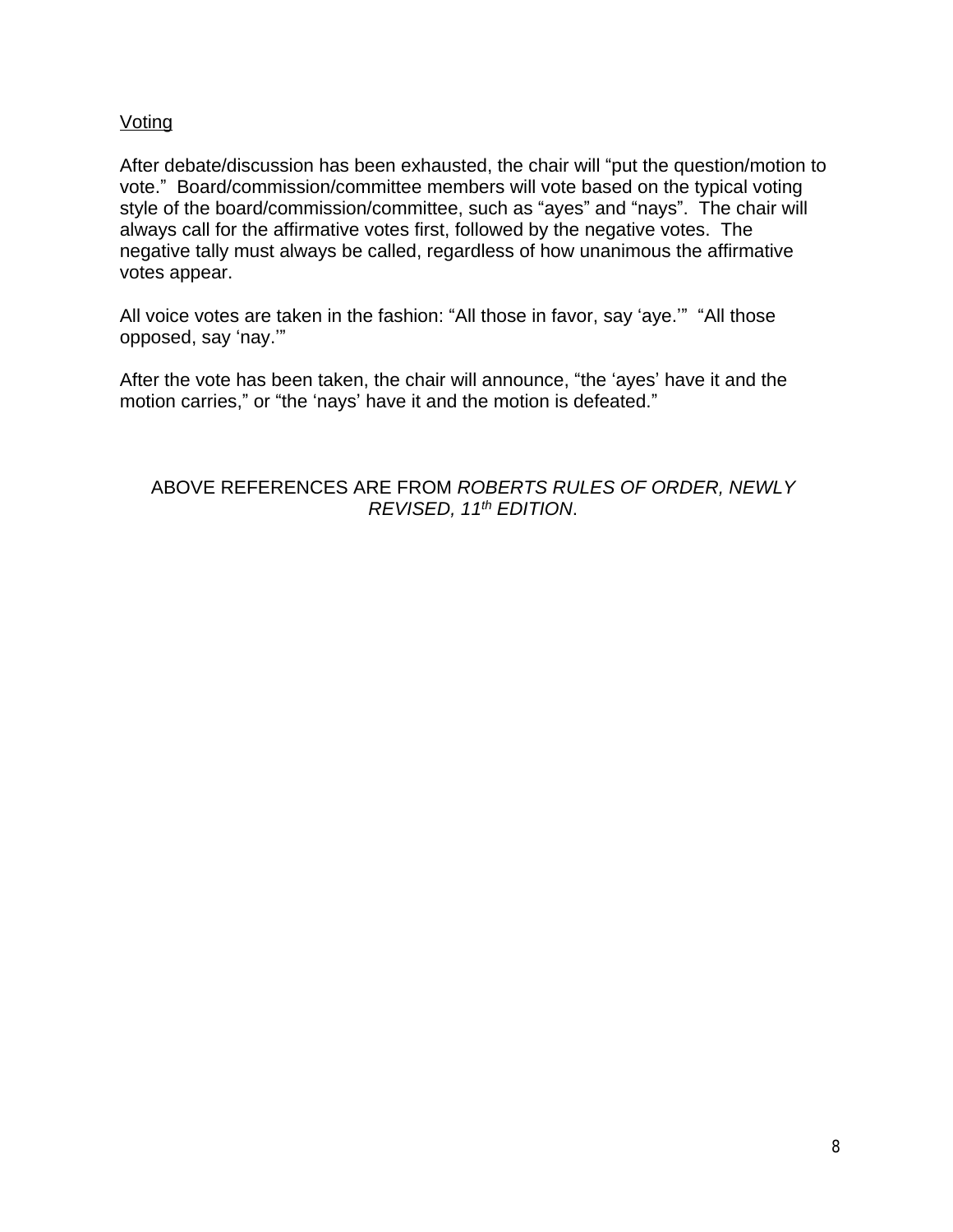### FREEDOM OF INFORMATION ACT (FOIA)

After the Freedom of Information Act passed Congress in 1975, Federal, State, and Local governments have been subject to lawful inspections of records. Included in these records are agendas and minutes of local board/commission/ committee meetings. These laws are very specific, pertain to every meeting, are meant to allow the public to be aware of upcoming meetings, and provide a summary of those meetings. Violation of these rules can result in lawsuits, court appearances, and fines. (See RIGL 42-46-7 Minutes and RIGL 38-2-3 Right to inspect and copy records – Duty to maintain minutes of meetings – Procedures for access)

#### THE BASICS

Every meeting is open to the public. This does not mean that the public may participate, but they may attend. There are no closed meetings. The only exception is for Executive Sessions, which are limited to the following specific issues: 1) personnel matters; 2) collective bargaining or litigation; 3) matters of security; 4) investigative proceedings; 5) acquisition/disposition of real property for public purposes; 6) prospective business or industry; 7) investment of public funds; 8) executive sessions of school committees affecting students; 9) hearing or discussions regarding grievances filed pursuant to a collective bargaining agreement. (See RIGL 42-46-5) If you think you have cause to hold an executive session, check with the Town Solicitor or the Town Clerk before you schedule it.

#### Regular Meetings

Every board/commission/committee must file with the Town Clerk a schedule of their regular meetings at the beginning of each calendar year. The notice shall include the dates, times, and places of the meetings and shall be provided to the members of the public upon request and shall be transmitted electronically to the Secretary of State at the beginning of each calendar year.

#### Meeting Notice

Every board/commission/committee shall give supplemental written public notice of any meeting within a minimum of 48 hours before the meeting date, excluding weekends and holidays. This notice shall include the date the meeting was posted, the date, time and place of the meeting, and a statement specifying the nature of the business to be discussed (agenda). If the meeting is to be held, the notice (agenda specifying the nature of the business to be held), must be received in the Town Clerk's Office to be date stamped and must be posted on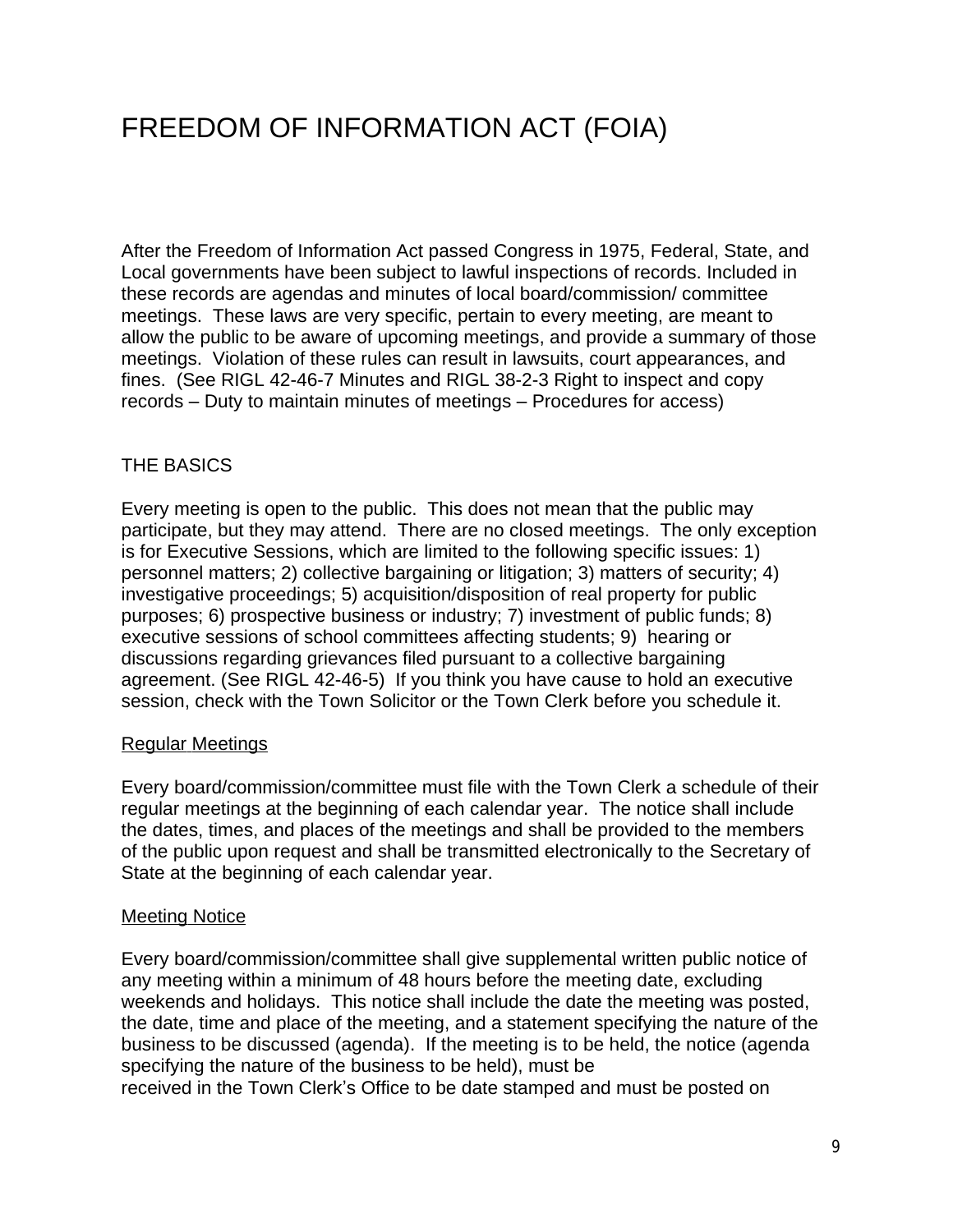the Secretary of State's website and in 2 public locations, such as the Town Hall and the Police Station. If the meeting is not held, a notice of cancellation must be posted on the Secretary of State's website, at Town Hall and at the Police Station. If no meeting commences due to lack of a quorum, documentation of that fact must be posted – a kind of non-minutes for a non-meeting.

If a meeting is cancelled at the last minute, so that there was no opportunity to post notice in accordance with RIGL 42-46-6, notice must be posted on the door of the meeting room and the doors of the building.

#### Special Meeting

A special meeting, one that is not included in the list of regular meetings, must also have a posted agenda pursuant to RIGL 42-46-6, and no business may be transacted at such a meeting unless it is listed on the agenda.

#### Emergency Meeting

An emergency meeting may be held upon an affirmative vote of the majority of the members of a board/commission/committee when the meeting is deemed necessary to address an unexpected occurrence that requires immediate action to protect the public. If an emergency meeting is called, a meeting notice and agenda shall be posted as soon as practicable and shall be electronically filed with the Secretary of State pursuant to RIGL 42-26-6(f).

#### Notice of Decisions/Minutes

For either a regular or special meeting, notice of decisions made (votes) shall be available to the public at the office of the public body within 2 weeks of the date of the vote. Minutes shall be available at the office of the public body within 35 days of the meeting, or at the next regularly scheduled meeting, whichever is earlier. The minutes of a closed session must be made available at the next regularly scheduled meeting, unless the majority of the public body votes to keep the minutes closed pursuant to RIGL 42-46-4 and 42-46-5. Minutes must be posted to the Secretary of State's website after approval by the board/ commission/committee, excluding those minutes that have been closed by the public body.

Minutes must include, at minimum, date, time and location of meeting; call to order; those members recorded as present and absent; a record by individual members of any votes taken (motion, second, decision); any other information relevant to the business of the public body that any member of said body requests be included or reflected in the minutes; and time of adjournment.

\*As of January 1, 2018, the Open Meetings Act requires that minutes of all public bodies be posted to the Secretary of State's website.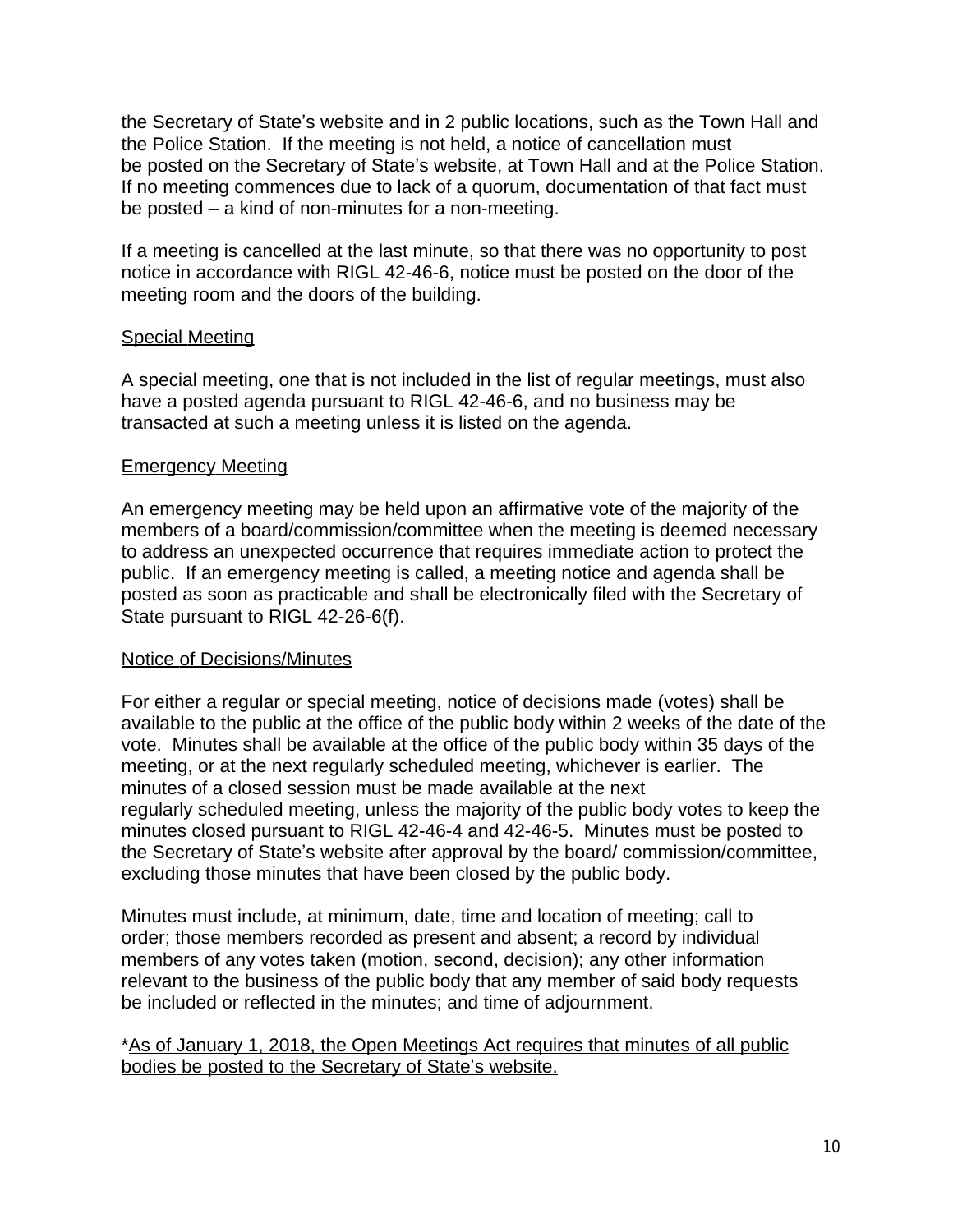#### Executive Session

Executive Sessions are closed to the public pursuant to RIGL 42-46-4. An executive session must be listed on the agenda and shall be limited to matters allowed to be exempted from discussion at open session by RIGL 42-46-5. A specific motion to go into executive session must be made, seconded, and approved by a majority of the members present. The vote of each member on the question of holding a meeting closed to the public and the reason for holding

such meeting, by citing the subdivision of RIGL 42-45-5(a) and issuing a statement specifying the nature of the business to be discussed, shall be recorded and entered into the minutes of the meeting.

If any person who is affected by an executive session is invited to attend, that person shall have been notified in advance in writing and advised that they may require that the discussion be held in an open meeting. Failure to provide such notification shall render any action against the person null and void. Before going into executive session, the public body shall state for the record that any persons to be discussed have been so notified and this statement shall be noted in the minutes of the meeting. (See RIGL 42-46-5(a)(1)

#### Votes in Executive Session

Upon reconvening in open session, the public body shall report on the nature of the business that was discussed in closed session. All votes taken in closed session shall be disclosed once the session is reopened; provided, however, a vote taken in a closed session need not be disclosed for the period of time during which its disclosure would jeopardize any strategy, negotiation or investigation undertaken pursuant to discussions conducted under RIGL 42-26-5(a).

#### Conduct of Meetings

Public meetings are for the purpose of the orderly transaction of public business. In the event that any meeting is interrupted by any person or group of persons, so as to render the orderly conduct of the meeting unfeasible, and order cannot be restored by the removal of those individuals willfully interrupting the meeting, the public body may order the room cleared and continue in session to consider matters appearing on the agenda.

#### Disclaimer

This section of the handbook is intended as the barest minimum of guidelines relative to the Freedom of Information Act.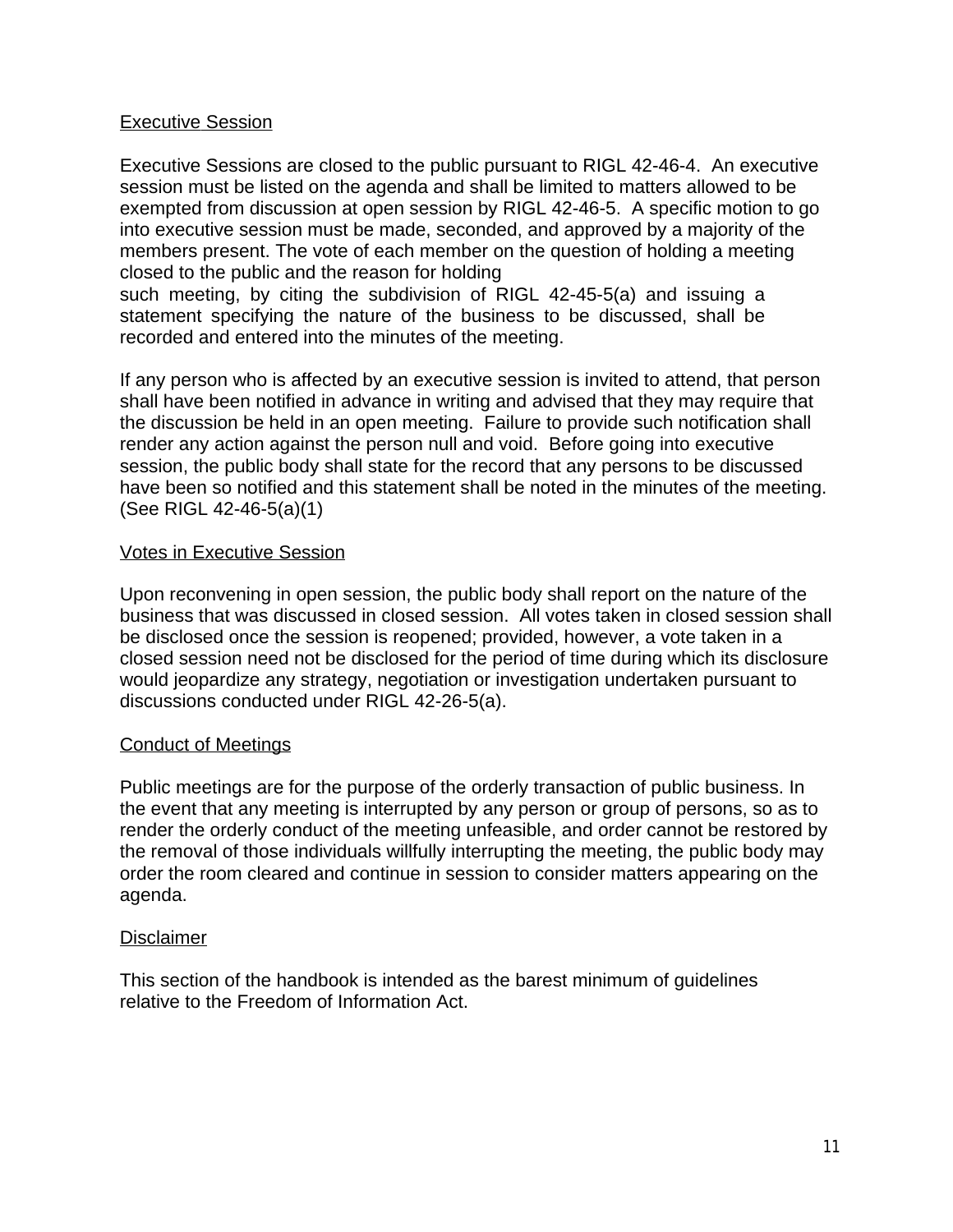### CODE OF ETHICS

Just as the Freedom of Information Act preserves openness and transparency for governmental meetings and by-laws govern local boards, commissions and committees, codes of ethics govern the members of those boards/commissions/ committees.

As a board/commission/committee member, you are bound to the State Code of Ethics, which is attached. You should be well-versed in all aspects of this policy.

If at any time you have a question or concern regarding the Code of Ethics or are unsure about a potential ethics issue, you can contact the Rhode Island Ethics Commission.